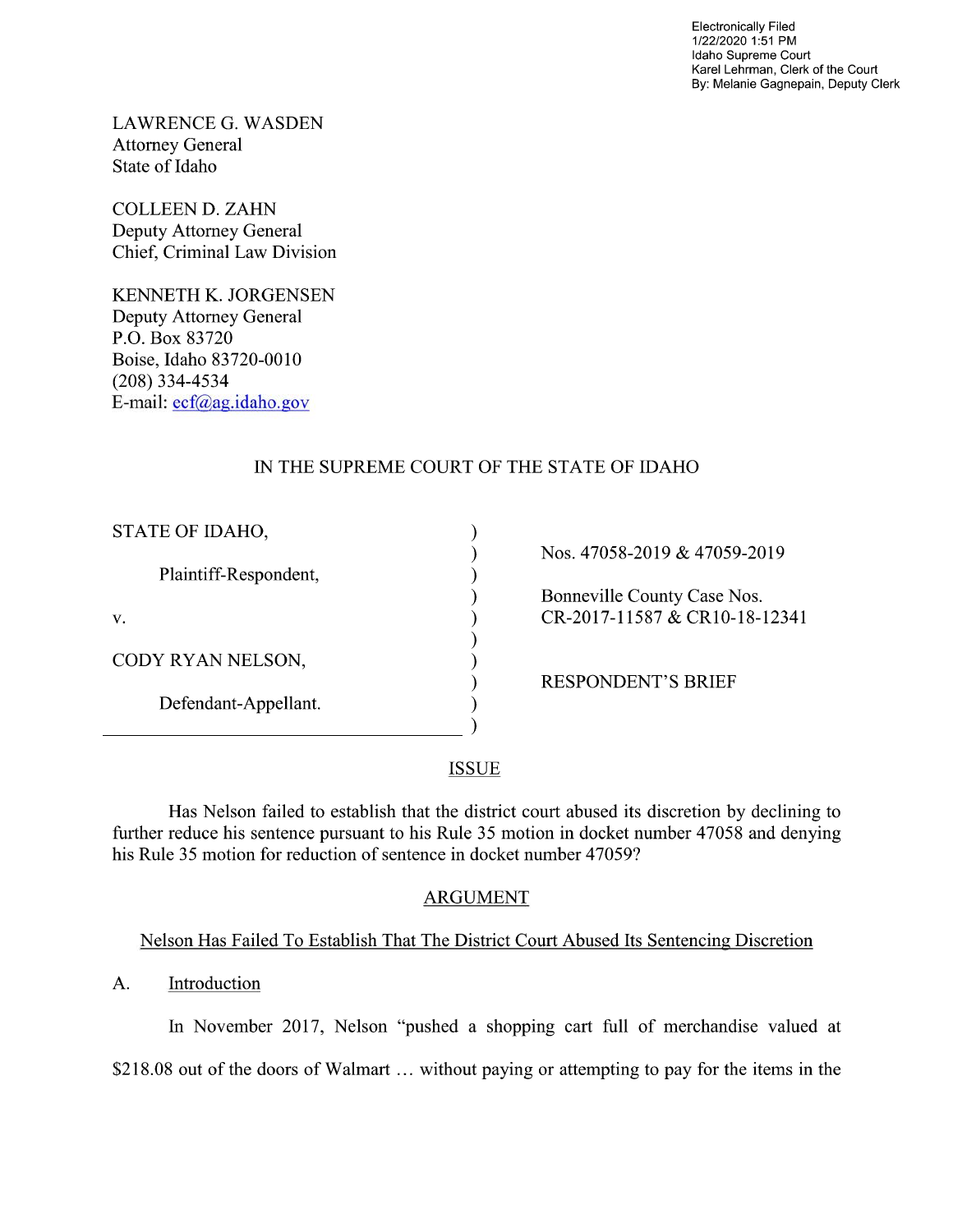cart." (47058 R., pp. 18-19.) The state charged Nelson with burglary in docket number 47058 ("the 2017 case").  $(47058 \text{ R}., \text{pp. } 43-44.)$  Pursuant to a plea agreement, Nelson pled guilty and the state agreed to recommend probation and to "not oppose a withheld judgment."  $(47058 \text{ R}.,$ pp. 60-61, 63-66.) On August 29, 2018, the district court withheld judgment and placed Nelson 0n supervised probation for four years. (47058 R., pp. 74-78.)

Less than two months later, in October 2018, officers searched Nelson's residence and found two rifles, a loaded handgun, methamphetamine residue, drug paraphernalia, the carcasses of "a bull moose [and] four deer (two fresh and two older animals)" (UPSI, p.  $2<sup>1</sup>$  (parenthetical notation original)), and a "hunting video," dated September 14, 2018, in which Nelson "is in the back seat of  $[a]$  van ... with the sliding door open," shooting at deer, while his  $\blacksquare$  son "appears to be driving"  $(47059 \text{ R}., p. 14)$ . Officers noted that Nelson did not have a tag or a license to hunt, and Nelson admitted that he again hunted and killed a deer on October 17, 2018. (47059 R., pp. 14-15.) The state charged Nelson, in docket number 47059 ("the 2018 case"), with unlawful possession of firearms, possession of methamphetamine, hunting from a motorized vehicle, hunting while privileges revoked, hunting without a license, hunting without game tag, and two counts of felony unlawful killing, possession, or waste of wildlife. (47059 R., pp. 40-43, 47.) In the 2017 case, Nelson's probation officer filed a report of violation alleging that Nelson had violated the conditions of his probation by hunting without a license and possessing two rifles and a .22 pistol.  $(47058 \text{ R}., \text{pp. }81-82.)$ 

In December 2018, an officer located Nelson  $-$  who had "[m]ultiple" outstanding felony warrants  $-$  "sitting in a van, which was attempting to tow [Nelson's] vehicle." (UPSI, p. 3.) The

<sup>&</sup>lt;sup>1</sup> UPSI page numbers correspond with the page numbers of the electronic file "Confidential" Record.pdf."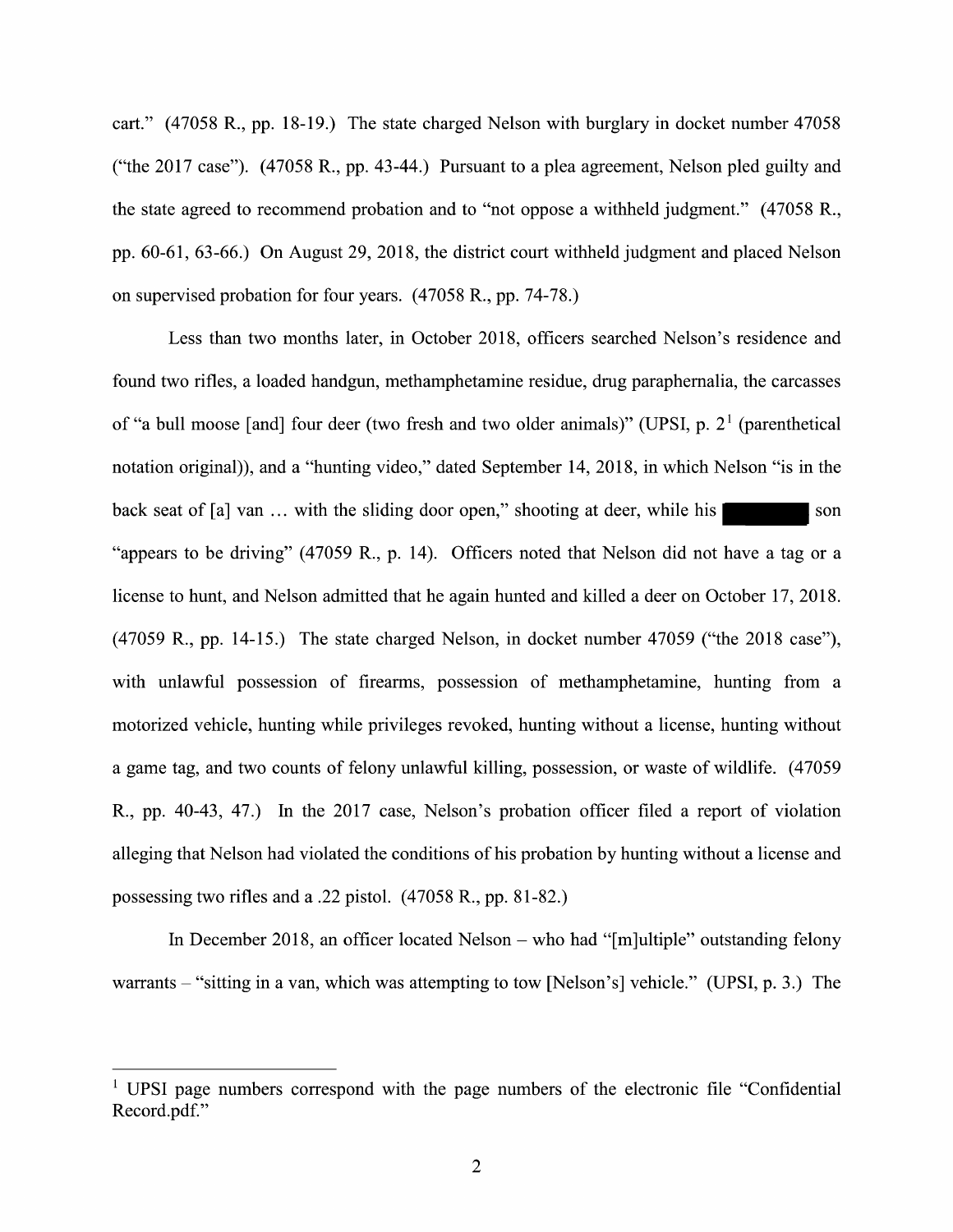officer instructed Nelson to exit the van, but Nelson did not comply and instead "immediately turned the vehicle on." (47058 R., p. 93.) The officer "drew [his] weapon and yelled at [Nelson] to turn the vehicle of f." (47058 R., p. 93.) Nelson replied, "'Kids are in the car, pull the fucking trigger!"" (47058 R., p. 93.) Nelson then drove away, travelling "at a high rate of speed on the winter condition roads," with five of his children in the vehicle. (47058 R., pp. 93-94.) The officer "began to pursue" Nelson; however, Nelson continued to drive recklessly in populated areas and "almost went off the road," and the officer ultimately discontinued the pursuit. (47058 R., pp. 93-94.) Nelson's probation officer subsequently filed an addendum to the report of Violation in the 2017 case, alleging that Nelson had also violated the conditions of his probation by committing the new crimes of fleeing or attempting to elude a police officer, five counts of felony injury to a child, criminal conspiracy, "accessory-harbors and protects a person who committed a felony," and driving without privileges. (47058 R., pp. 87-88.)

Pursuant to a global plea agreement, Nelson pled guilty, in the 2018 case, to unlawfully killing a bull moose, unlawful possession of a firearm, and possession of methamphetamine, and admitted that he violated his probation in the 2017 case by possessing firearms, hunting without a license, and committing the new crimes to which he pled guilty in the 2018 case. (47058 R., pp. 104-07, 111; 47059 R., pp. 50-53; Tr., p. 23, L. p. 25, L. 3.) In exchange, the state dismissed the remaining charges in the 2018 case, dismissed three separate 2019 cases, and agreed to recommend that Nelson's sentences in the 2017 and 2018 cases "run concurrently." (47058 R., pp. 104-05; 47059 R., pp. 50-51.) The district court revoked Nelson's probation and the withheld judgment in the 2017 case and imposed a unified sentence of 10 years, with four years fixed for the burglary. (47058 R., pp. 120-22.) In the 2018 case, the district court imposed concurrent unified sentences of five years, with two years fixed, for unlawfully killing a bull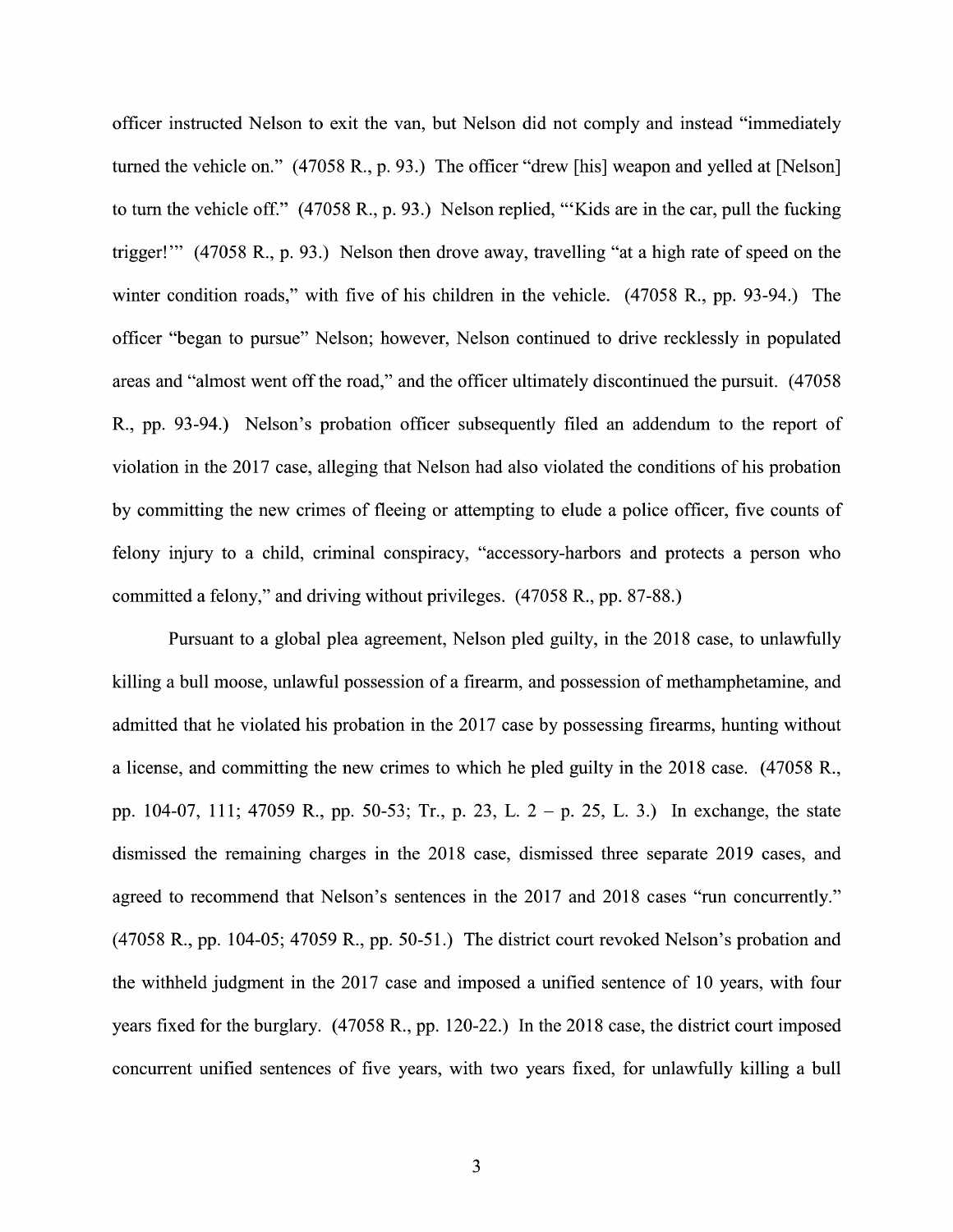moose and for unlawful possession of a firearm, and seven years, with two years fixed, for possession of methamphetamine. (47059 R., pp. 60-63.) Nelson filed a timely Rule 35 motion for reduction of sentence in each case and requested that the district court either retain jurisdiction or reduce the fixed portion of his sentence in the 2017 case to two years. (47058 R., pp. 116-17; 47059 R., pp. 66-67; Tr., p. 71, Ls. 17-20.) The district court denied Nelson's request for a rider, but partially granted his motion by reducing his sentence in the 2017 case to a unified sentence of 10 years, with three years fixed. (47058 R., pp. 129-30; 47059 R., pp. 91- 92.) Nelson filed notices 0f appeal, timely the district court's order partially granting his Rule 35 motion in the 2017 case, and timely from the district court's order denying his Rule 35 motion in the 2018 case. (47058 R., pp. 131-34; 47059 R., pp. 93-96.)

Nelson asserts that the district court abused its discretion by declining t0 further reduce his sentence in the <sup>2017</sup> case, and by denying his Rule <sup>35</sup> motion for reduction of sentence in in the 2018 case, because the psychological evaluator opined that Nelson would benefit from treatment via a specialty court or the retained jurisdiction program. (Appellant's brief, pp. 6-8.) Nelson has failed to establish an abuse of discretion.

#### B. Standard Of Review

The denial of a Rule 35 motion for reduction of sentence is reviewed for an abuse of discretion. State v. Dabney, 159 Idaho 790, 367 P.3d 185, 193 (2016). In conducting a review of the grant or denial of a Rule 35 request for leniency, the appellate court applies the same criteria used for determining the reasonableness of the original sentence. State v. Anderson, 163 Idaho 513, 517, 415 P.3d 381, 385 (Ct. App. 2015). A sentence is reasonable if it appears necessary to accomplish the primary objective of protecting society and to achieve any 0r all of the related goals of deterrence, rehabilitation or retribution. State V. Schiermeier, 165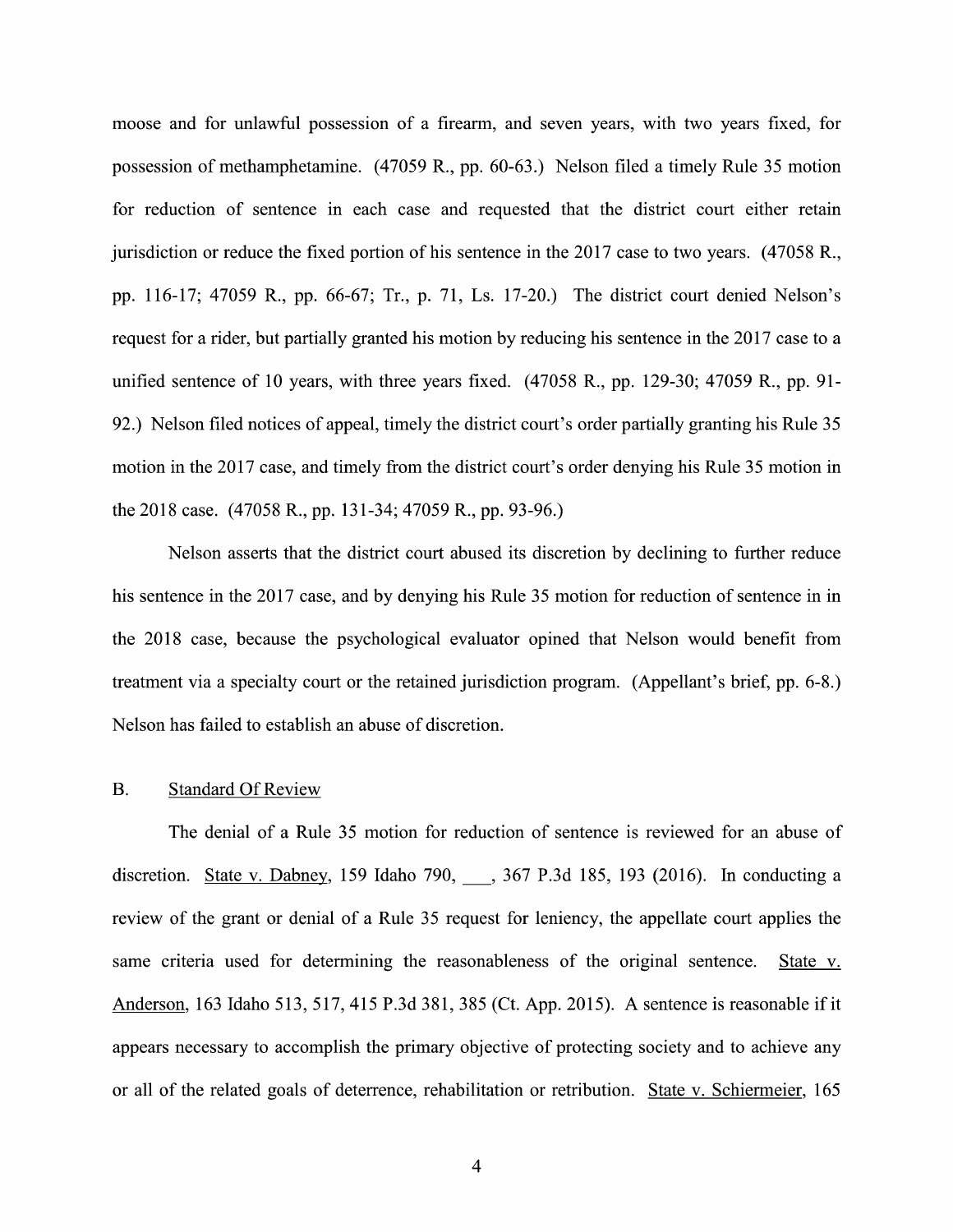Idaho 447, \_, <sup>447</sup> P.3d 895, <sup>902</sup> (2019); Anderson, <sup>163</sup> Idaho at 517, <sup>415</sup> P.3d at <sup>385</sup> (citing State V. Toohill, <sup>103</sup> Idaho 565, 568, <sup>650</sup> P.2d 707, <sup>710</sup> (Ct. App. 1982)).

In State V. Huffman, 144 Idaho 201, 203, 159 P.3d 838, 840 (2007), the Idaho Supreme Court observed that a Rule 35 motion "does not function as an appeal of a sentence." The Court noted that where a sentence is within statutory limits, a Rule 35 motion is merely a request for leniency. Id.; State v. Burggraf, 160 Idaho 177, 180, 369 P.3d 955, 958 (Ct. App. 2016). Thus, "'[w]hen presenting a Rule 35 motion, the defendant must show that the sentence is excessive in light of new or additional information subsequently provided to the district court in support of the Rule 35 motion."" Dabney, 159 Idaho at \_\_\_, 367 P.3d at 193 (quoting Huffman, 144 Idaho at 203, 159 P.3d at 840).

#### C. Nelson Has Shown No Abuse Of The District Court's Discretion

Application of these legal standards to the facts of this case shows no abuse of discretion. First, the district court applied the correct legal standards. (Tr., p. 80, L.  $17 - p$ , 81, L. 2.) It noted that, after Nelson was placed on probation in this case, "within a very short time he had completely disregarded the rules of probation."  $(Tr, p. 81, Ls. 6-10)$  Nelson failed to engage in treatment as ordered, he possessed a firearm and illegal drugs, he committed several "additional crime[s]," and he "ha[d] his children  $\ldots$  breaking the law themselves, where they were driving the van while he was shooting arrows out of his van at a deer." (Tr., p. 81, Ls. 10-19.) Then, "when the police went to arrest him on a warrant for violating those things," Nelson fled from law enforcement "with his own children in the car," driving recklessly and "speeding through the neighborhood streets, crossing busy streets," and "putting a number of completely innocent people at risk." (Tr., p. 81, L. 20 – p. 82, L. 2.) The court stated that it "did not think that probation was an option based upon [Nelson's] performance." (Tr., p. 82, Ls. 9-13.)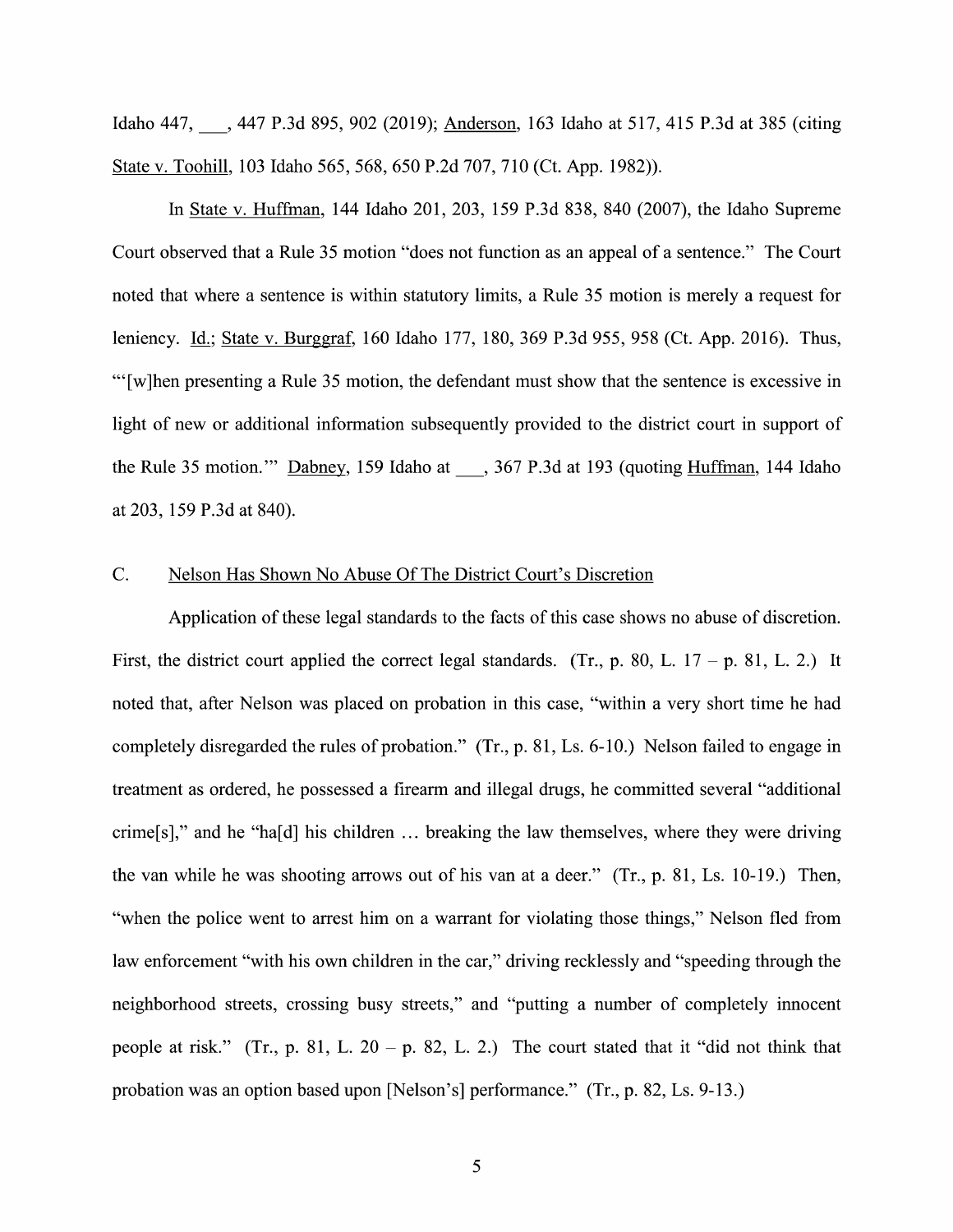The district court considered the psychological evaluation Nelson submitted in support of his Rule 35 motions, and specifically noted that "it's [the psychological evaluator's] recommendation to this Court that a trial of treatment in problem-solving court/retained jurisdiction is worthwhile." (Tr., p. 80, Ls. 20-22; p. 82, Ls. 19-24; p. 83, Ls. 13-19.) The court recognized, however, that the psychological evaluator "is only looking at one facet of What the Court is. [The evaluator] is looking at [Nelson's] rehabilitative concerns, Which is very appropriate. However, he is not looking at the protection 0f society, he is not looking at deterrence, and he is not looking at punishment."  $(Tr, p. 83, Ls. 20-25)$  The court stated, "[I]f we only take into account your needs, then certainly treatment is What you need, and you need either treatment in custody or out of custody." (Tr., p. 83, L.  $25 - p$ . 84, L. 3.) The court found, "based upon the other factors of sentencing," that Nelson "cannot receive the treatment out of custody, because the risk to society, as well as the deterrent effect, is not appropriate, nor of benefit."  $(Tr., p. 84, Ls. 4-7.)$ 

The district court's decisions are supported by the record. Nelson performed abysmally while on probation in this case. He failed to report for supervision, committed multiple new crimes, and attempted to avoid accountability for his noncompliance by eluding the police, endangering others as he fled from law enforcement. (UPSI, pp. 1-4; 47058 R., pp. 81-82, 87- 88.) Both Nelson's probation officer and the presentence investigator recommended that Nelson "be sentenced to prison." (UPSI, p. 4; 47058 R., p. 88.) The psychological evaluator reported that Nelson's current risk t0 reoffend is "high," and that Nelson requires "significant correction while in supervised status," as well as "significant supervision and support to ensure compliance and mitigate risk to the community." (UPSI, p. 67.) The evaluator acknowledged that "[i]ncarceration will ensure the safety of the public while he is in a prison environment," and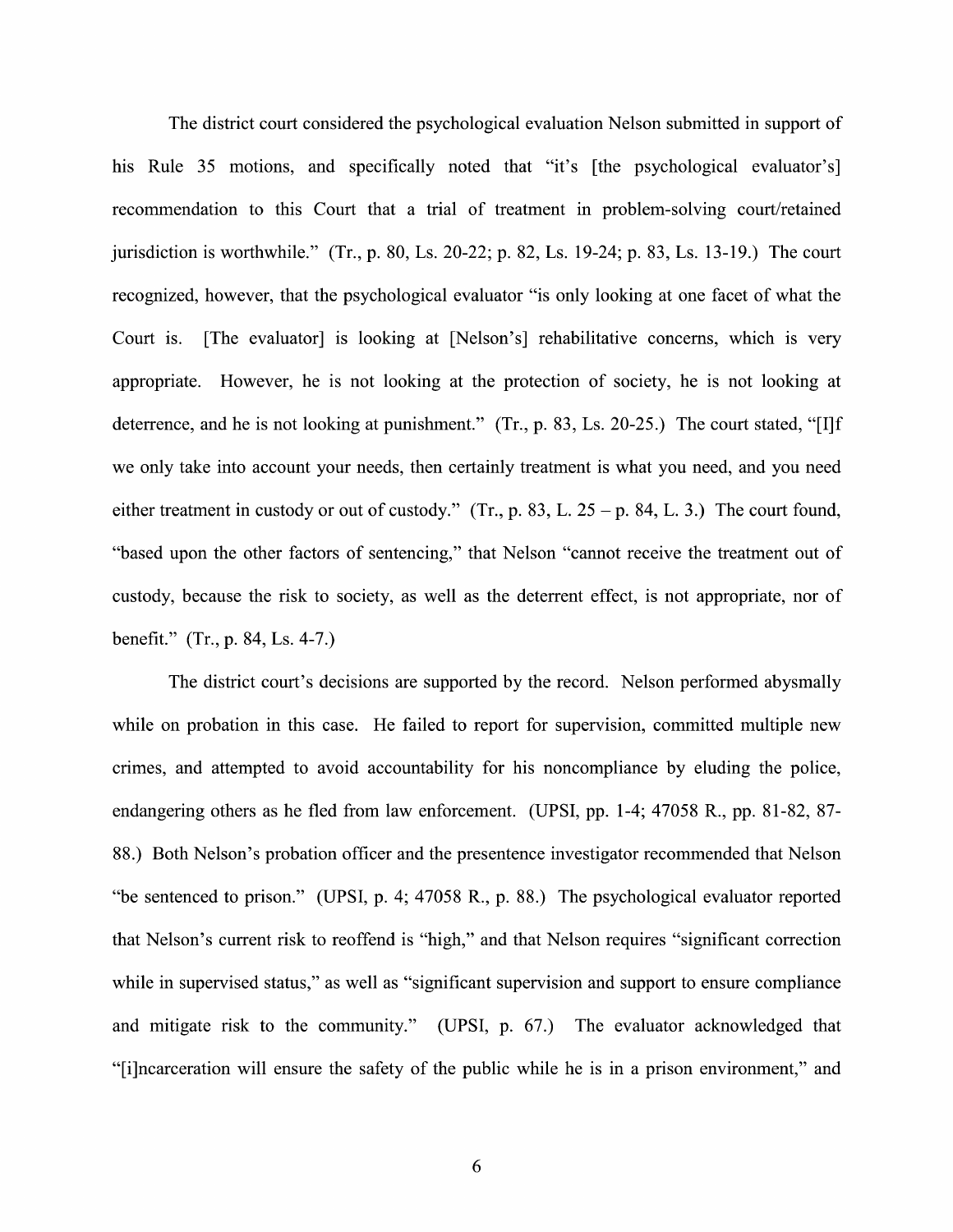advised that, "after whatever period of incarceration is given to the defendant," the recommendations in the psychological evaluation "for a successful return to the community" will<br>"remain intact." (UPSI, p. 67.) Nelson's continuing disregard for the law and the conditions of probation, his failure t0 rehabilitate in the community 0r to be deterred by prior legal sanctions, and the danger he presents to society support the district court's decision to not retain jurisdiction or further reduce Nelson's sentence pursuant t0 his Rule 35 motions.

On appeal, Nelson argues that "a period of retained jurisdiction would best serve all the goals of sentencing" because the psychological evaluator advised that treatment via a problemsolving court or the retained jurisdiction program would be beneficial. (Appellant's brief, p. 7.) Nelson acknowledges, however, that "[d]uring the Rule 35 hearing, [his] trial counsel conceded that probation was not an appropriate option at this point in time." (Appellant's brief, p. 7, n. (citing Tr., p. 70, Ls. 11-16).) "There can be no abuse of discretion in a trial court's refusal to retain jurisdiction if the court already has sufficient information upon which to conclude that the defendant is not a suitable candidate for probation." State v. Brandt, No. 41197, 2014 WL 1612676, at \*1 (Idaho Ct. App. Apr. 22, 2014). Nelson's abysmal performance 0n probation and the risk he presents t0 the community, together with his trial counsel's agreement, at the Rule 35 hearing, that Nelson was not an appropriate candidate for probation, support the district court's decision to not retain jurisdiction. Nelson has not shown that the district court abused its discretion.

"When a court reasonably determines that other sentencing objectives outweigh the goal of rehabilitation, the court does not abuse its discretion in denying a motion for leniency under Rule 35." State v. Bailey, 161 Idaho 887, 898, 392 P.3d 1228, 1239 (2017) (quoting State v. Moore, <sup>131</sup> Idaho 814, 825, <sup>965</sup> P.2d 174, <sup>185</sup> (1998)). In denying Nelson's Rule <sup>35</sup> request,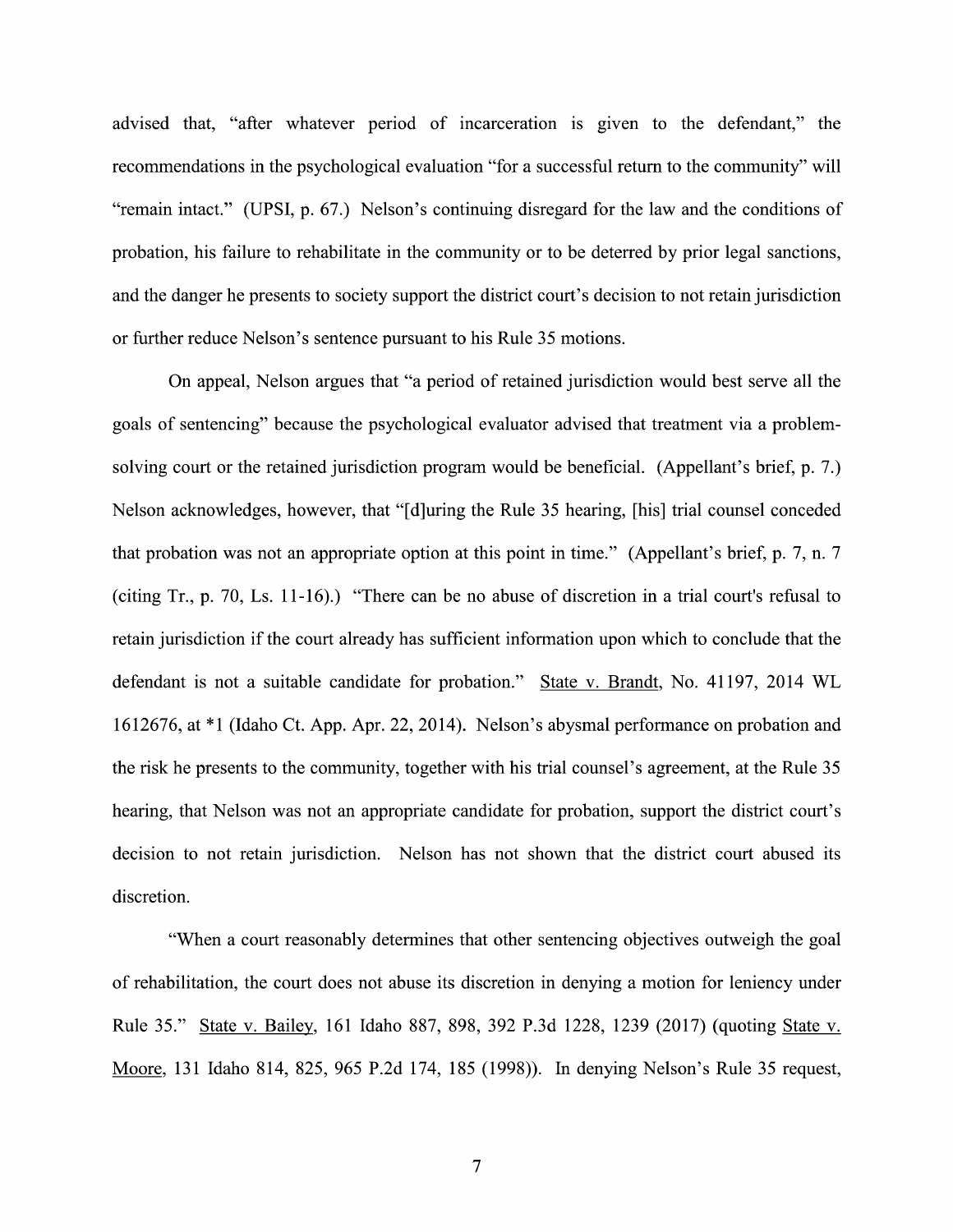the district court adhered to its belief that the objectives 0f protection of society and deterrence were the overriding factors in this case. The district court's decisions to not retain jurisdiction or further reduce Nelson's sentence pursuant to his Rule 35 motions were reasonable in light of Nelson's continued criminal offending, his refusal to abide by the conditions of probation, his demonstrated unwillingness to engage in mandatory rehabilitative treatment While in the community, his failure to be deterred, and the danger he presents to the community. Nelson has failed to establish that the district court abused its discretion.

#### **CONCLUSION**

The state respectfully requests this Court to affirm the district court's order granting, in part, Nelson's Rule 35 motion in docket number 47058, and the district court's order denying Nelson's Rule 35 motion for reduction 0f sentence in docket number 47059.

DATED this 22nd day 0f January, 2020.

\_/s/ Kenneth K. Jorgensen KENNETH K. JORGENSEN Deputy Attorney General

VICTORIA RUTLEDGE Paralegal